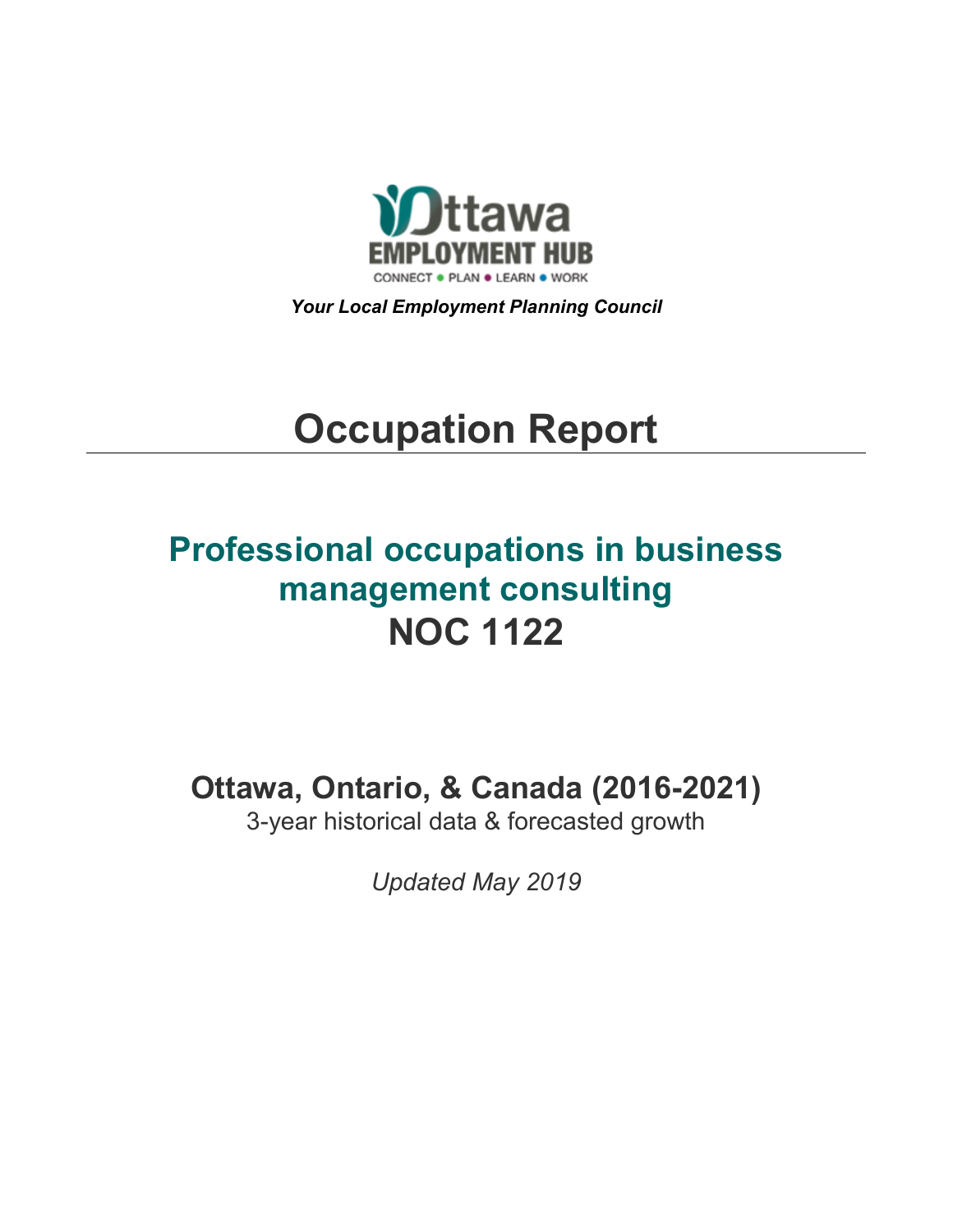

| Professional occupations in business management consulting | <b>Ottawa Outlook</b> |
|------------------------------------------------------------|-----------------------|
|------------------------------------------------------------|-----------------------|

| NOC 11 | 1122 |
|--------|------|
|--------|------|

 $\overrightarrow{H}$  **Fair**  $\overrightarrow{H}$  Good  $\overrightarrow{H}$   $\overrightarrow{H}$ 

*Based on past and forecasted growth.*

#### **A Local Snapshot**

- Employment in this occupation **decreased in Ottawa from 2016 to 2018** (**1.4%**); it is forecast to **increase 0.7%** over the next three years.
- **4.8%** were **unemployed in Ottawa in 2016; 2,504 (44.3%)** of those in this occupation were **selfemployed**.
- **Median hourly wage** for this occupation was **\$41.52**.
- **31.6%** of the 2018 jobs were in the **Management, scientific and technical consulting services** industry sector.
- Ottawa has a **higher share of this occupation** than the nation.
- **Provincially**, this occupation showed an increase from 2016 to 2018 (**1.0%**); it is expected to increase an additional **0.7%** over the next three years.
- In contrast to Ottawa Employment Hub's forecast ranking for this occupation, *Canada Job Bank*  forecasted **good** employment potential for this occupation in Ottawa from 2018-2020.

#### **Overview**

| <b>Ottawa Jobs (2018)</b>          | 5,658 $(44%$ were self-employed = 2,504) |                      |         |
|------------------------------------|------------------------------------------|----------------------|---------|
| 2016 Ottawa Unemployment Rate      | $4.8\%$                                  | Ontario              | $3.6\%$ |
| Location Quotient to Nation (2018) | 1.70                                     |                      |         |
| Change in Jobs (2016 - 2018)       | $-1.4%$                                  | $(2018 - 2021)$ 0.7% |         |

*NOTE: Location quotient (LQ) is a way of quantifying how concentrated a particular occupation is in a region compared to the nation or province. A quotient of 1.00 means Ottawa has the same share of the occupation as the nation/province. A quotient higher than 1.00 means Ottawa has a greater share, and lower than 1.00 means Ottawa's share is lower than the average.*

### **OTTAWA | Percentile Earnings** *(not including self-employed)*



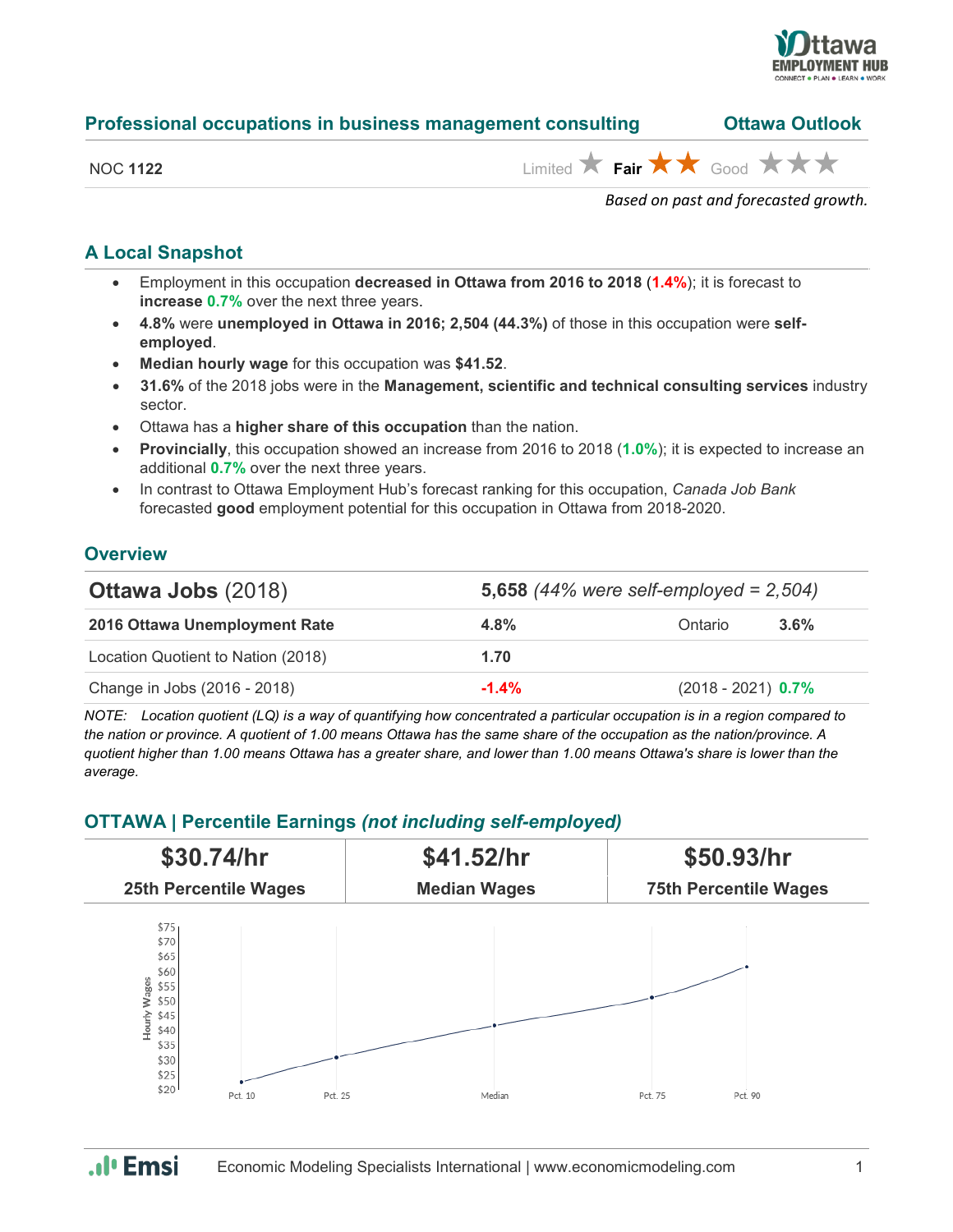

# **Ottawa | Growth**

| 5,738            | 5,697            | -41                | $-0.7%$              |
|------------------|------------------|--------------------|----------------------|
| <b>2016 Jobs</b> | <b>2021 Jobs</b> | Change (2016-2021) | % Change (2016-2021) |

# **Regional Trends**



|           | <b>Region</b> |               | <b>2016 Jobs</b> | 2021 Jobs      | Change | % Change |
|-----------|---------------|---------------|------------------|----------------|--------|----------|
|           | Ottawa        |               | 5,738            | 5,697          | -41    | $-0.7%$  |
|           | Ontario       |               | 46,741           | 47,573         | 832    | 1.8%     |
|           | Canada        |               | 97,128           | 106,750        | 9,622  | 9.9%     |
|           |               | <b>Ottawa</b> |                  | <b>Ontario</b> |        | Canada   |
| 2016 Jobs |               | 5,738         |                  | 46,741         |        | 97,128   |
| 2017 Jobs |               | 5,742         |                  | 46,487         |        | 99,040   |
| 2018 Jobs |               | 5,658         |                  | 47,222         |        | 103,733  |
| 2019 Jobs |               | 5,664         |                  | 47,282         |        | 104,751  |
| 2020 Jobs |               | 5,678         |                  | 47,411         |        | 105,764  |
| 2021 Jobs |               | 5,697         |                  | 47,573         |        | 106,750  |

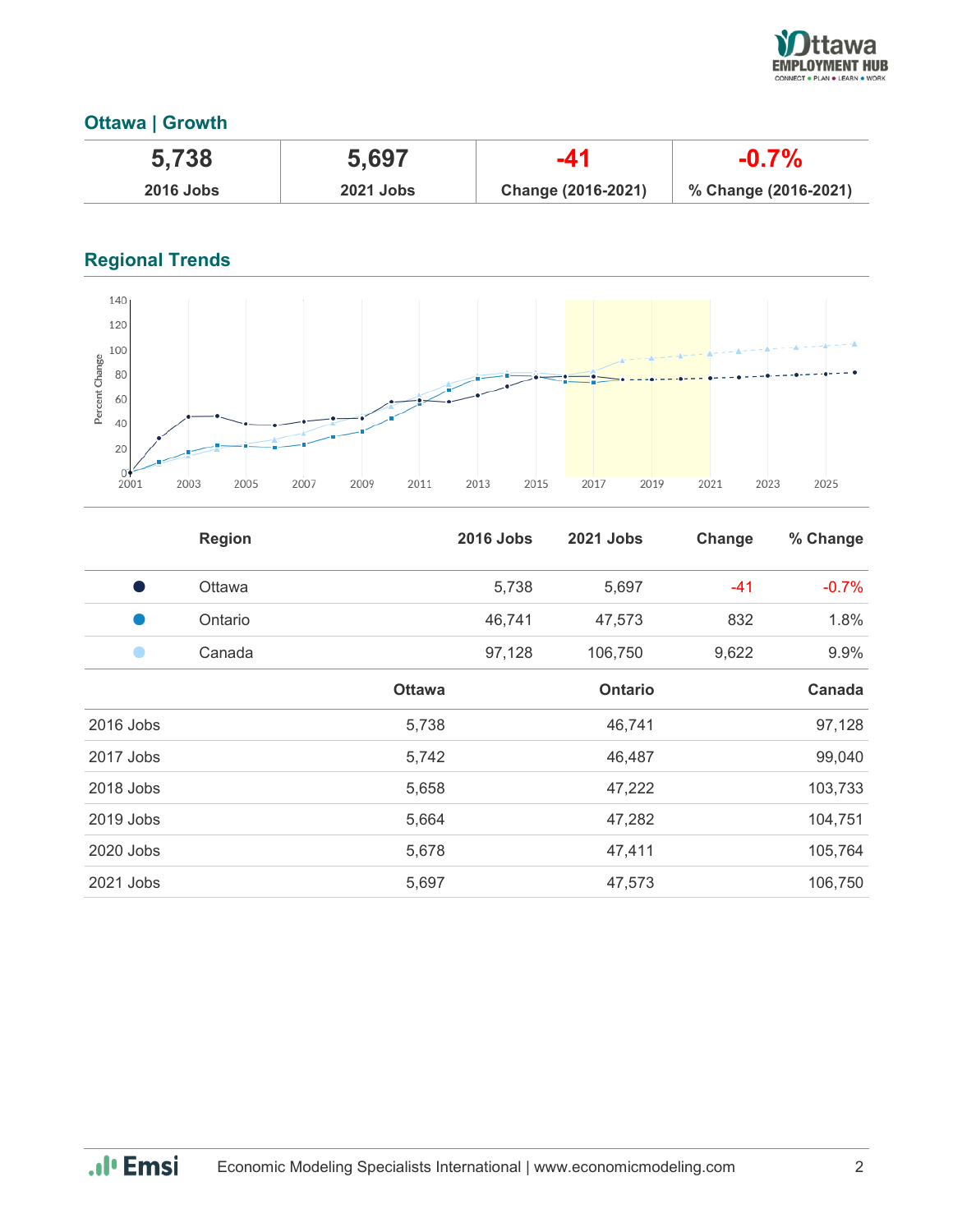

#### **Ottawa | Industries Employing this Occupation**

| <b>Industry</b>                                          | Occupation<br>Jobs in | $%$ of<br>Occupation in<br>Industry (2018) Industry (2018) Industry (2018) | % of Total<br>Jobs in |
|----------------------------------------------------------|-----------------------|----------------------------------------------------------------------------|-----------------------|
| Management, scientific and technical consulting services | 1.787                 | 31.6%                                                                      | 23.9%                 |
| Other federal services (9112-9119)                       | 723                   | 12.8%                                                                      | 0.8%                  |
| Computer systems design and related services             | 371                   | 6.5%                                                                       | 1.7%                  |
| Legal services                                           | 294                   | $5.2\%$                                                                    | $5.7\%$               |
| Scientific research and development services             | 225                   | 4.0%                                                                       | $3.6\%$               |

*NOTE: Inverse staffing patterns provides a table of percentages that shows how regional occupations are divided up among regional industries. For example, an inverse staffing pattern for registered nurses may show that 70% of RNs are employed by hospitals, 10% by local government (i.e., public schools), 10% by nursing homes, and 10% by offices of physicians.*

#### **Educational programs and completions in Ottawa** *(public institutions only***)**

|                 | 4                                                                      | 225                       |                           |
|-----------------|------------------------------------------------------------------------|---------------------------|---------------------------|
| Programs (2016) |                                                                        | <b>Completions (2016)</b> |                           |
| <b>CIP Code</b> | Program                                                                |                           | <b>Completions (2016)</b> |
| 52.01           | Business/commerce, general                                             |                           | 154                       |
| 52.12           | Management information systems and services                            |                           | 56                        |
| 52.99           | Business, management, marketing and related<br>support services, other |                           | 15                        |
| 52.13           | Management sciences and quantitative methods                           |                           | $\Omega$                  |

*NOTE: EMSI Analyst uses Statistics Canada's PSIS data to compile completions for postsecondary programs offered in Canada, classified by the 2016 CIP codes. 2016 data includes those who graduated in spring 2017.*



#### **Job Postings by Month**

*NOTE: Based on newly published job postings first found between January 01, 2018 and December 31, 2018 AND location is Ottawa Census Sub-division, Vicinity Jobs.*